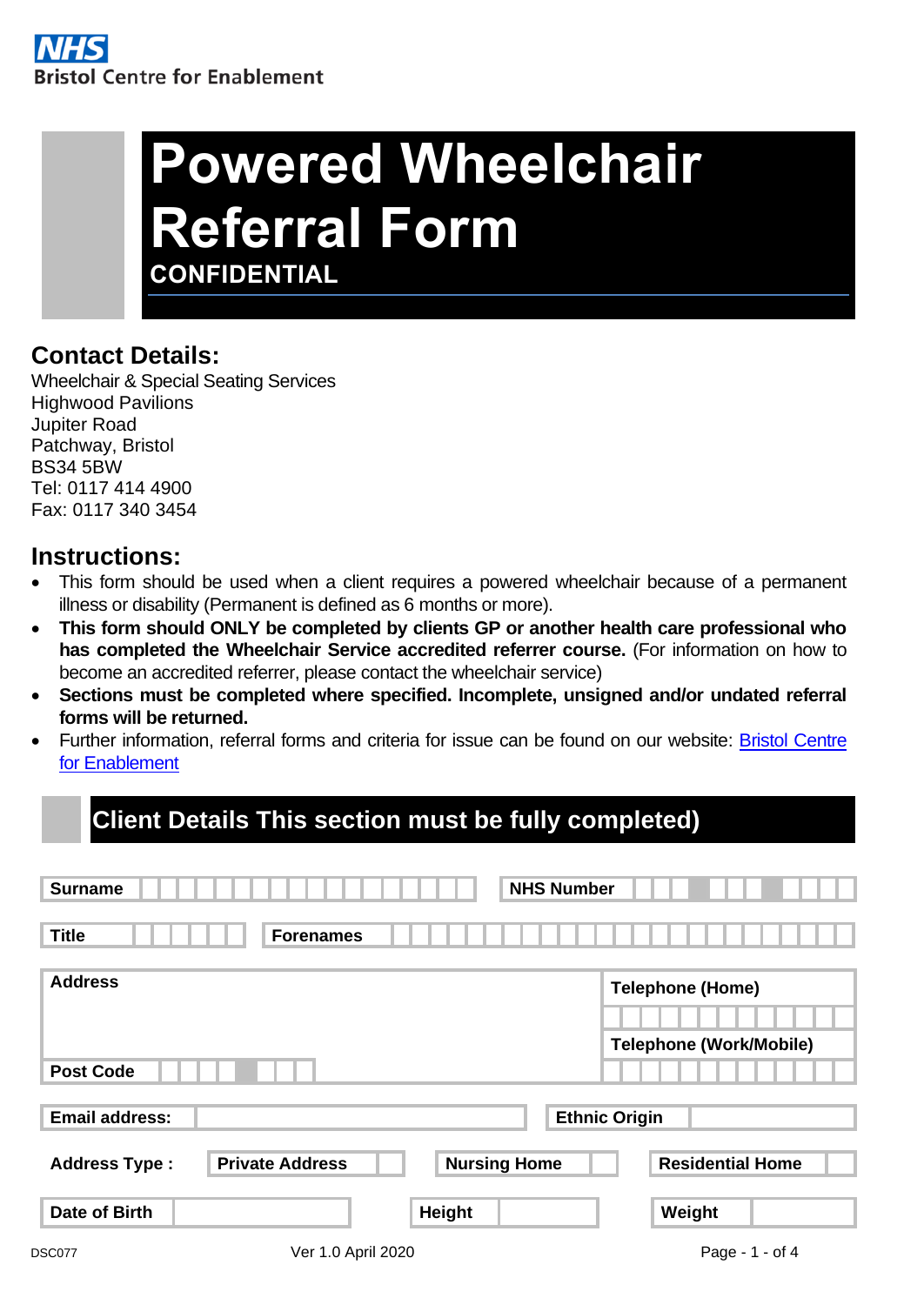## **Referrer Details & GP Details (This section must be fully completed)**

| Referrer                    | <b>Profession</b> |                  |
|-----------------------------|-------------------|------------------|
| <b>Address</b>              |                   | <b>Telephone</b> |
|                             |                   |                  |
|                             |                   | Fax              |
| <b>Post Code</b>            |                   |                  |
| <b>Email address:</b>       |                   |                  |
| <b>General Practitioner</b> |                   |                  |
| <b>Practice</b>             |                   | <b>Telephone</b> |
|                             |                   |                  |
|                             |                   | Fax              |
| <b>Post Code</b>            |                   |                  |

#### **BCE Staff Use Only:**

| <b>BDSC Number Allocated:</b> | <b>Received</b> |
|-------------------------------|-----------------|
|                               | Stamp:          |
| Date:                         |                 |

### **Medical History (Diagnosis and Fitness to Self Propel must be completed)**

| <b>Diagnosis and Prognosis (Please Print Clearly)</b>      |                                                                                 |                                        |
|------------------------------------------------------------|---------------------------------------------------------------------------------|----------------------------------------|
| Is client medically fit to<br>self-propel a<br>wheelchair? | <b>YES</b><br><b>NO</b>                                                         | <b>Short Supervised Distances Only</b> |
| <b>Current Level of Mobility:</b>                          | <b>Walking:</b> (please give details walking aids, any falls etc.)              |                                        |
|                                                            | <b>Wheelchair:</b> (type self-propel, attendant, indoor ability to self-propel) |                                        |
| <b>Transfers:</b>                                          |                                                                                 |                                        |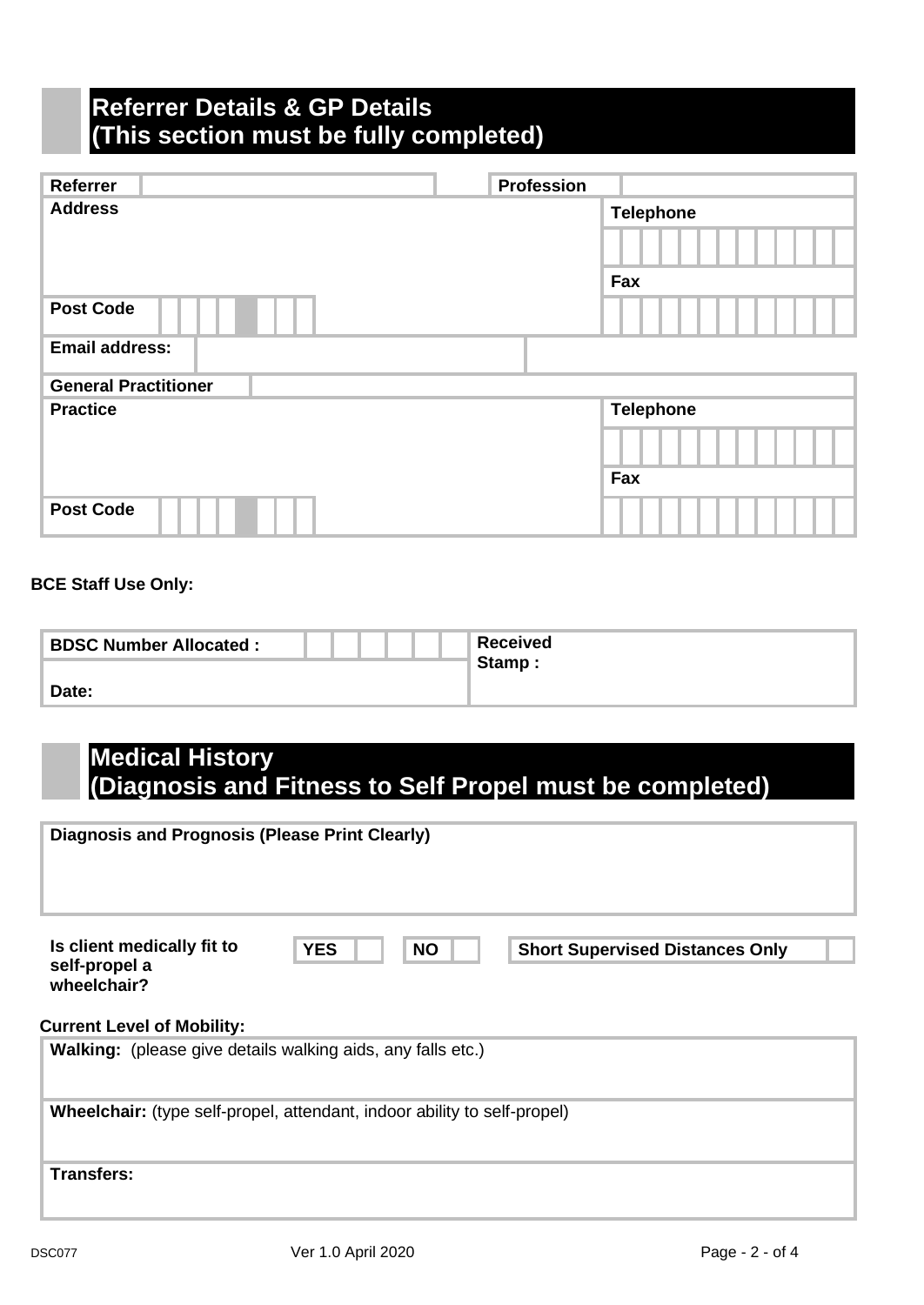#### **Other Relevant Information:**

| OUIGI INGIGVAHI IHIVIHIAUVII.                    |                                        |                                                                                                                                      |
|--------------------------------------------------|----------------------------------------|--------------------------------------------------------------------------------------------------------------------------------------|
| <b>Vision</b>                                    |                                        |                                                                                                                                      |
| Epilepsy, Vacant<br><b>Episodes</b>              | outdoors)                              | Date of last seizure if known (NB individuals must be a minimum 12<br>months seizure free to be permitted to drive powered equipment |
| <b>Weight Trend:</b>                             | Increasing<br><b>Stable</b>            | <b>Decreasing</b><br><b>Fluctuating</b>                                                                                              |
| <b>Wheelchair Use</b>                            | (This section must be fully completed) |                                                                                                                                      |
| Term of Use:                                     | Less than 6 months                     | More than 6 months                                                                                                                   |
| Days use per week :                              | $\mathbf{3}$<br>$\mathbf{2}$           | 5<br>6<br>$\overline{7}$<br>4                                                                                                        |
| <b>Period sat in wheelchair</b><br>(on average): | Less than 2 hours                      | 2 to 8 hours<br>More than 8 hours                                                                                                    |
| Type of Use:                                     | <b>Indoors Only</b>                    | <b>Indoors and outdoors</b>                                                                                                          |
| <b>Carer Details</b>                             |                                        |                                                                                                                                      |
| <b>Named Carer</b>                               |                                        | <b>Relationship</b>                                                                                                                  |

| <b>Address</b> | <b>Telephone</b> |
|----------------|------------------|
|                |                  |
|                | <b>Post Code</b> |
|                |                  |

**Other Healthcare Professionals involved (Consultant, PT, OT, Prosthetist, District Nurse, Health visitor, etc.)**

**Please give names and contact numbers :**

**Other organisations involved (Day centre, school, workplace, nursery, charities etc.)**

# **Home and Local Environment**

**Please give details of any factors that need to be considered re: home environment i.e. size constraints, narrow doors, lift access etc.)**

**Please Select Applicable Information Below (relevant for indoor and outdoor equipment request)**

| <b>Property Access</b><br>Level  | YES O | NO <sub>0</sub> |                   |
|----------------------------------|-------|-----------------|-------------------|
| <b>Property Access</b><br>Ramped | YES □ | NO <sub>0</sub> | Awaiting <b>□</b> |